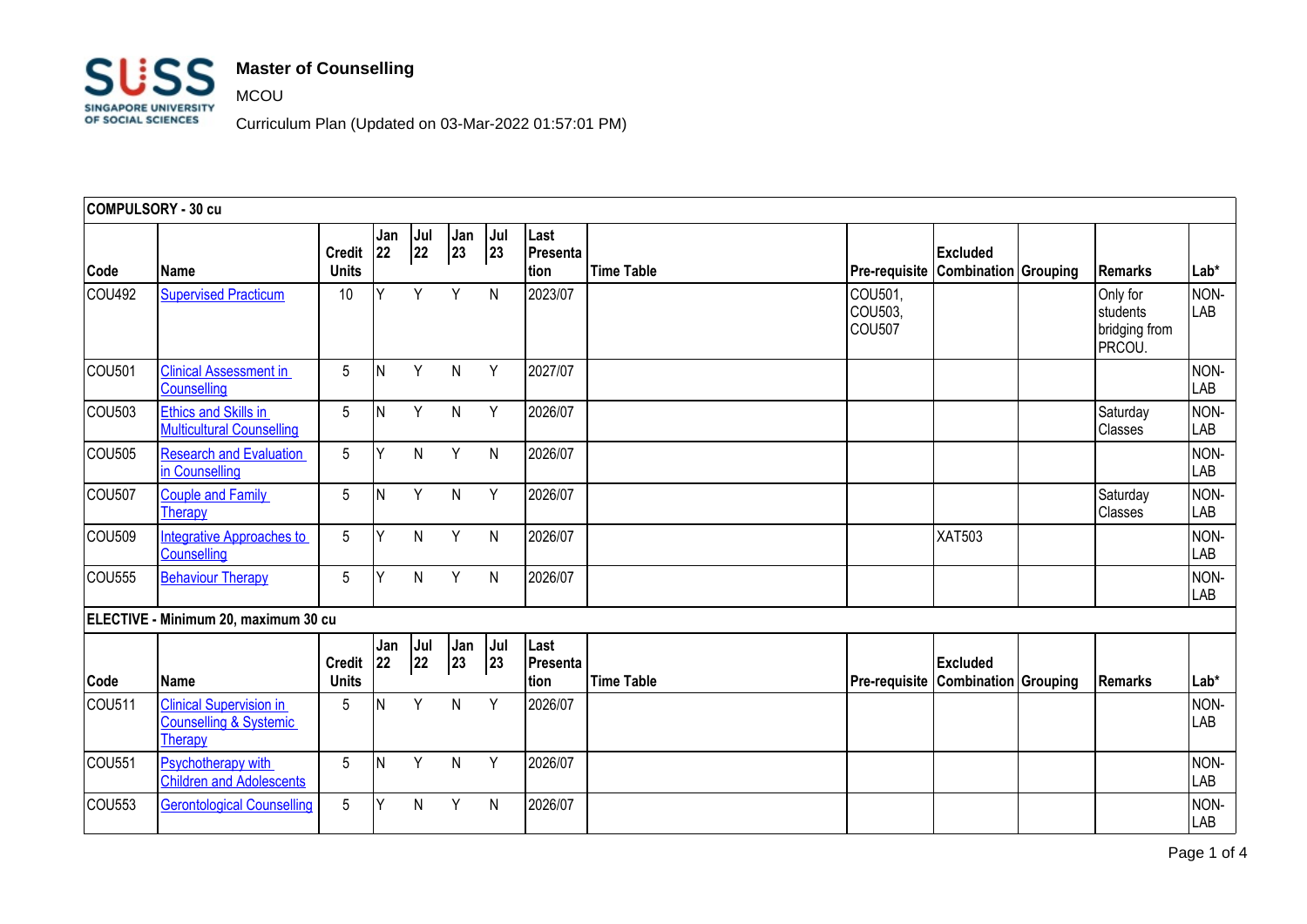|                    |                                                                                  | <b>Credit</b>   | Jan<br>22 | Jul<br> 22   | Jan<br>23    | Jul<br> 23   | Last<br>Presenta |                   |                                                                                           | <b>Excluded</b> |                                                                                                                                                                                                                                                                                                                                      |                    |
|--------------------|----------------------------------------------------------------------------------|-----------------|-----------|--------------|--------------|--------------|------------------|-------------------|-------------------------------------------------------------------------------------------|-----------------|--------------------------------------------------------------------------------------------------------------------------------------------------------------------------------------------------------------------------------------------------------------------------------------------------------------------------------------|--------------------|
| Code               | Name                                                                             | <b>Units</b>    |           |              |              |              | tion             | <b>Time Table</b> | Pre-requisite Combination Grouping                                                        |                 | Remarks                                                                                                                                                                                                                                                                                                                              | Lab*               |
| COU <sub>557</sub> | Theories and Practice in<br><b>Addiction Counselling</b>                         | 5               | Y         | N            | Y            | $\mathsf{N}$ | 2026/07          |                   |                                                                                           |                 |                                                                                                                                                                                                                                                                                                                                      | NON-<br>LAB        |
| COU559             | <b>Crisis Intervention</b>                                                       | 5               | IN.       | Y            | $\mathsf{N}$ | Y            | 2026/07          |                   |                                                                                           |                 |                                                                                                                                                                                                                                                                                                                                      | NON-<br>LAB        |
| COU561             | <b>Psychological Disorders</b><br>and Intervention Strategies                    | $5\overline{)}$ | IN.       | Y            | $\mathsf{N}$ | Y            | 2026/07          |                   |                                                                                           |                 |                                                                                                                                                                                                                                                                                                                                      | NON-<br><b>LAB</b> |
| COU563             | Theories and Techniques<br>in Career Counselling                                 | $5\overline{)}$ | IN.       | $\mathsf{N}$ | $\mathsf{N}$ | ${\sf N}$    | 2026/07          |                   |                                                                                           |                 |                                                                                                                                                                                                                                                                                                                                      | NON-<br>LAB        |
| COU <sub>567</sub> | <b>Theory and Practice of</b><br><b>Group Counselling</b>                        | $5\overline{)}$ | Y         | N            | Y            | ${\sf N}$    | 2027/07          |                   |                                                                                           |                 |                                                                                                                                                                                                                                                                                                                                      | NON-<br>LAB        |
| COU572             | <b>Medical Family Therapy</b>                                                    | 5               | Y         | N            | Y            | $\mathsf{N}$ | 2026/07          |                   |                                                                                           |                 |                                                                                                                                                                                                                                                                                                                                      | NON-<br>LAB        |
| COU578             | <b>Special Topics in Systemic</b><br>Therapy: Person-of-the-<br>Therapist (POTT) | $5\overline{)}$ | IN.       | Y            | $\mathsf{N}$ | Y            | 2026/07          |                   |                                                                                           |                 |                                                                                                                                                                                                                                                                                                                                      | NON-<br>LAB        |
| COU688             | <b>Applied Research Project</b><br>in Counselling                                | 10              | Y         | Y            | Y            | Y            | 2027/07          |                   | COU501,<br>COU503,<br>COU505,<br>COU507,<br>COU509,<br>COU555, and<br>HDS501 or<br>RSS503 | <b>COU699</b>   | All students<br>opting to do<br>COU688 will<br>have to take<br>one of the<br>university's<br>research<br>courses:<br>RSS503<br>Statistics and<br>Data Analysis<br>or HDS501<br>Qualitative<br>Research<br>Methods and<br>Analysis,<br>depending on<br>the research<br>method to be<br>used in the<br>applied<br>research<br>project. | NON-<br><b>LAB</b> |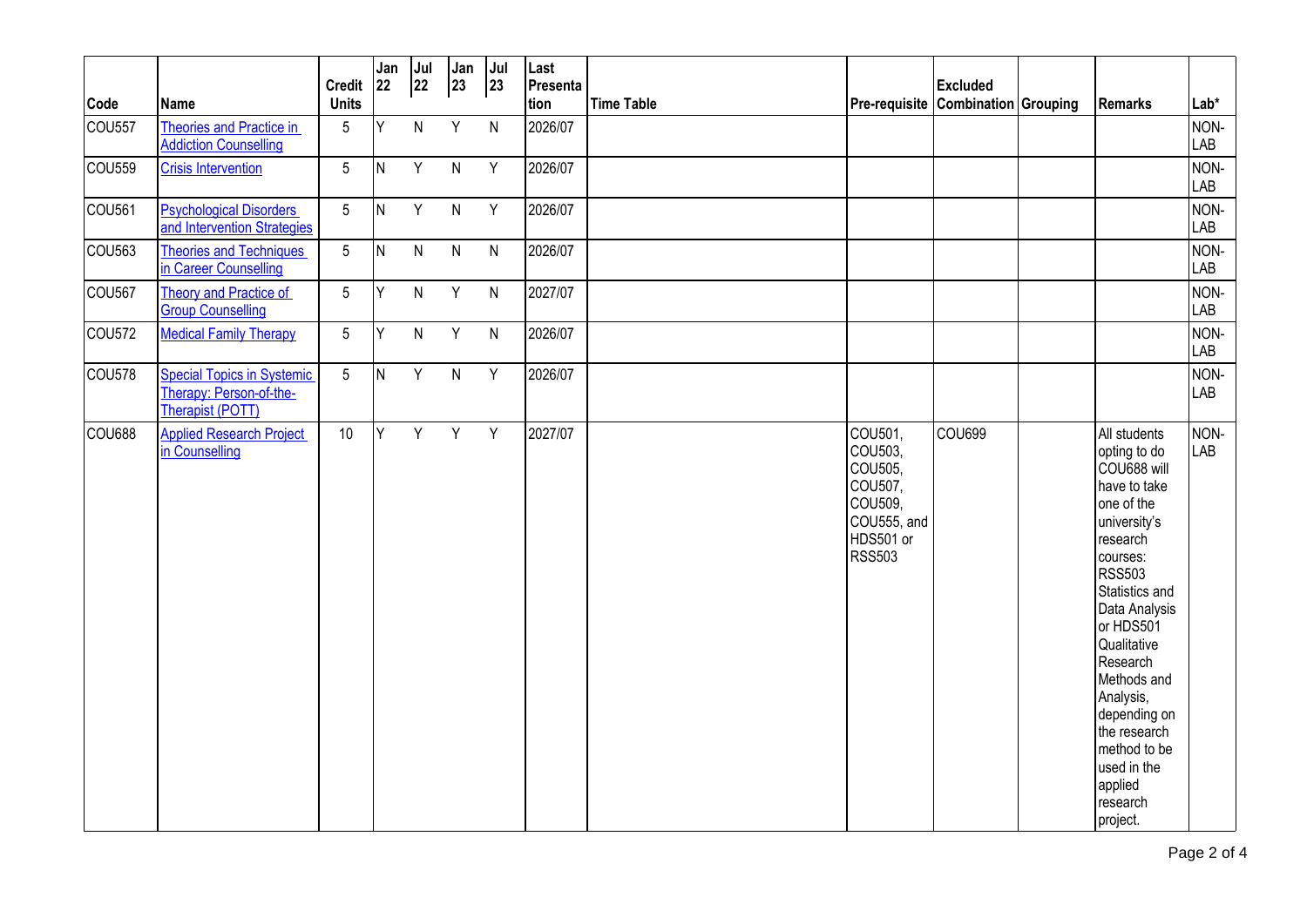|               |                                                                                                                                                           | <b>Credit</b>                 | Jan<br>22 | Jul<br>22 | Jan<br>23     | Jul<br>23 | Last<br>Presenta         |                   |                                                                | <b>Excluded</b> |                                                                                                                                                                                                                                                                               |             |
|---------------|-----------------------------------------------------------------------------------------------------------------------------------------------------------|-------------------------------|-----------|-----------|---------------|-----------|--------------------------|-------------------|----------------------------------------------------------------|-----------------|-------------------------------------------------------------------------------------------------------------------------------------------------------------------------------------------------------------------------------------------------------------------------------|-------------|
| Code          | <b>Name</b>                                                                                                                                               | <b>Units</b>                  |           |           |               |           | tion                     | <b>Time Table</b> | <b>Pre-requisite   Combination   Grouping</b>                  |                 | <b>Remarks</b>                                                                                                                                                                                                                                                                | Lab*        |
| HDS501        | <b>Qualitative Research</b><br><b>Methods and Analysis</b>                                                                                                | 5                             | ΙN        | Y         | N             | Y         | 2025/07                  |                   |                                                                | <b>RSS503</b>   |                                                                                                                                                                                                                                                                               | NON-<br>LAB |
| <b>RSS503</b> | <b>Statistics and Data</b><br><b>Analysis</b>                                                                                                             | 5                             | <b>N</b>  | Y         | $\mathsf{N}$  | Y         | 2027/07                  |                   | At least one<br>undergraduat HDS501<br>e statistics<br>Icourse | PSY403,         | <b>Students</b><br>should have<br>completed at<br>least one<br>undergraduate<br>statistics<br>course.<br>Students with<br>no statistics<br>background<br>would be<br>required to<br>take an<br>undergraduate<br>statistics<br>course first<br>before taking<br><b>RSS503.</b> | NON-<br>LAB |
|               | <b>GRADUATE UNRESTRICTED ELECTIVES - Maximum 10 cu</b><br>Students from MCOU Programme are allow to take 10 credit units (CUs) of unrestricted electives. |                               |           |           |               |           |                          |                   |                                                                |                 |                                                                                                                                                                                                                                                                               |             |
| Code          | <b>Name</b>                                                                                                                                               | Credit $ 22 $<br><b>Units</b> | Jan       | Jul<br>22 | Jan Jul<br>23 | 23        | Last<br>Presenta<br>tion | <b>Time Table</b> | <b>Pre-requisite Combination Grouping</b>                      | <b>Excluded</b> | Remarks                                                                                                                                                                                                                                                                       | Lab*        |
| <b>UNE500</b> | <b>Graduate Unrestricted</b><br><b>Electives</b>                                                                                                          | 10                            | $\vee$    | Υ         | Y             | Y         | 2024/07                  |                   |                                                                |                 |                                                                                                                                                                                                                                                                               | NON-<br>LAB |

\* Students will be required to attend classes on day of presentation as well as on weekends or all classes may be on weekends.